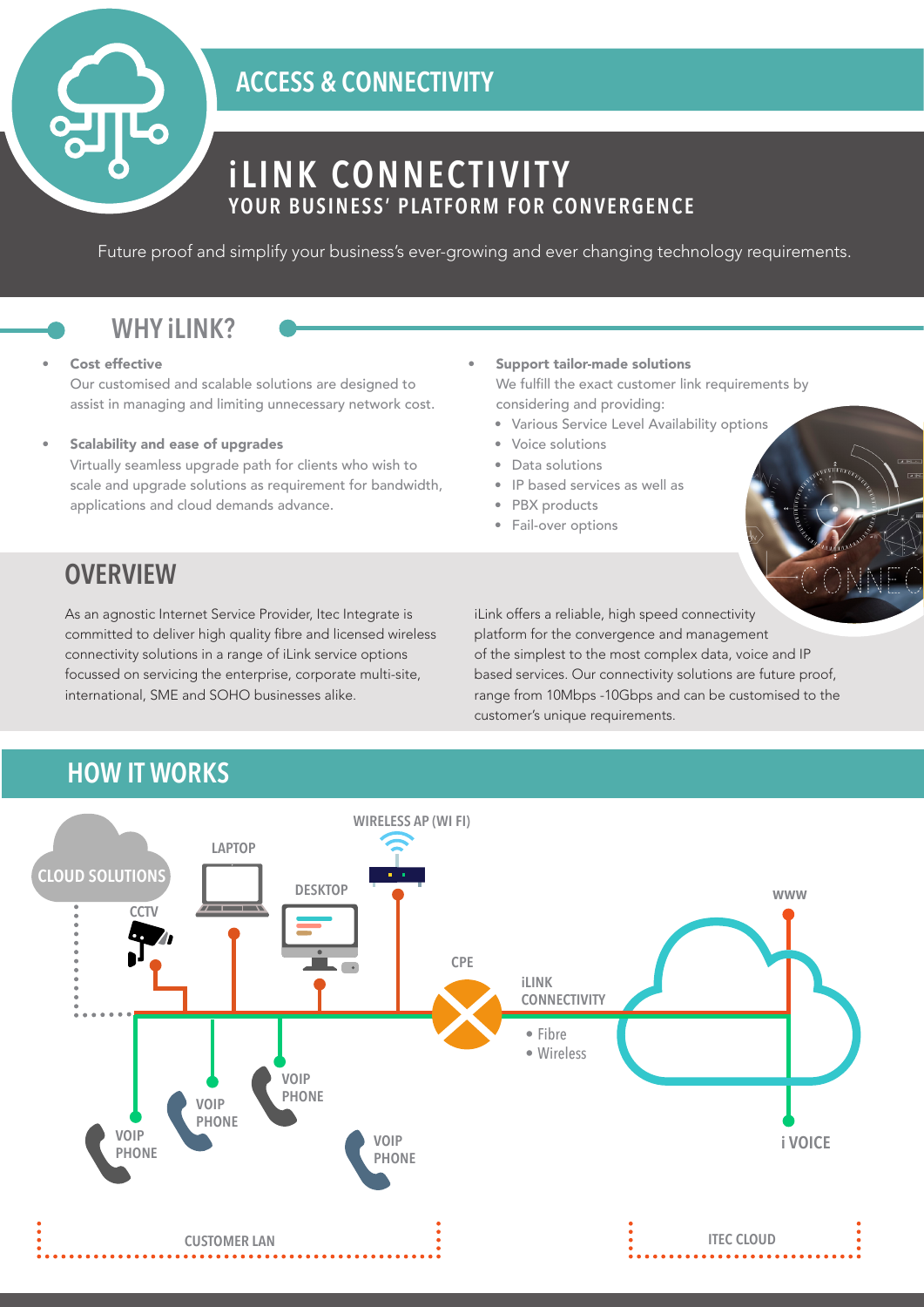# **iLINK ADDITIONAL FEATURES**



\* Direct Internet Access offer guaranteed bandwidth allocation